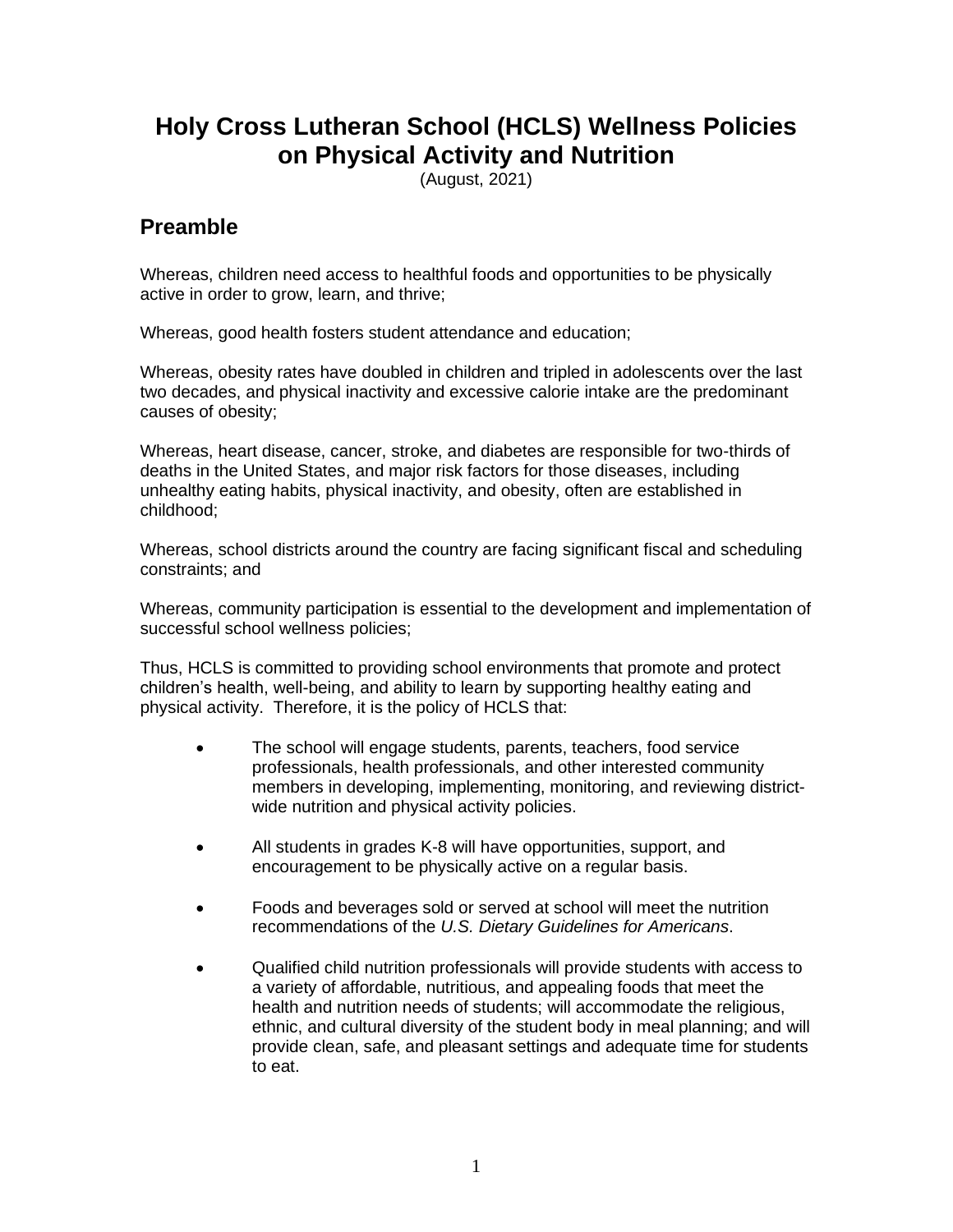- To the maximum extent practicable, HCLS will participate in available federal school meal programs (including the School Breakfast Program, National School Lunch Program [including after-school snacks], Summer Food Service Program, Fruit and Vegetable Snack Program, and Child and Adult Care Food Program [including suppers]).
- The school will provide nutrition education and physical education to foster lifelong habits of healthy eating and physical activity and will establish linkages between health education and school meal programs, and with related community services.

## **TO ACHIEVE THESE POLICY GOALS:**

### **I. School Health Council**

The Board of Elementary Education of Holy Cross Lutheran Church will create, strengthen, or work to develop, implement, monitor, review, and, as necessary, revise school nutrition and physical activity policies.

### **II. Nutritional Quality of Foods and Beverages Sold and Served on Campus**

#### **School Meals**

Meals served through the National School Lunch and Breakfast Programs will:

- be appealing and attractive to children;
- be served in clean and pleasant settings;
- meet, at a minimum, nutrition requirements established by local, state, and federal statutes and regulations;
- offer a variety of fruits and vegetables;<sup>1</sup>
- serve only low-fat (1%) and fat-free milk<sup>2</sup> and nutritionally equivalent nondairy alternatives (to be defined by USDA); and
- ensure that half of the served grains are whole grain.<sup>3,3</sup>

<sup>1</sup> To the extent possible, schools will offer at least two non-fried vegetable and two fruit options each day and will offer five different fruits and five different vegetables over the course of a week. Schools are encouraged to source fresh fruits and vegetables from local farmers when practicable.

<sup>2</sup> As recommended by the *Dietary Guidelines for Americans 2005*.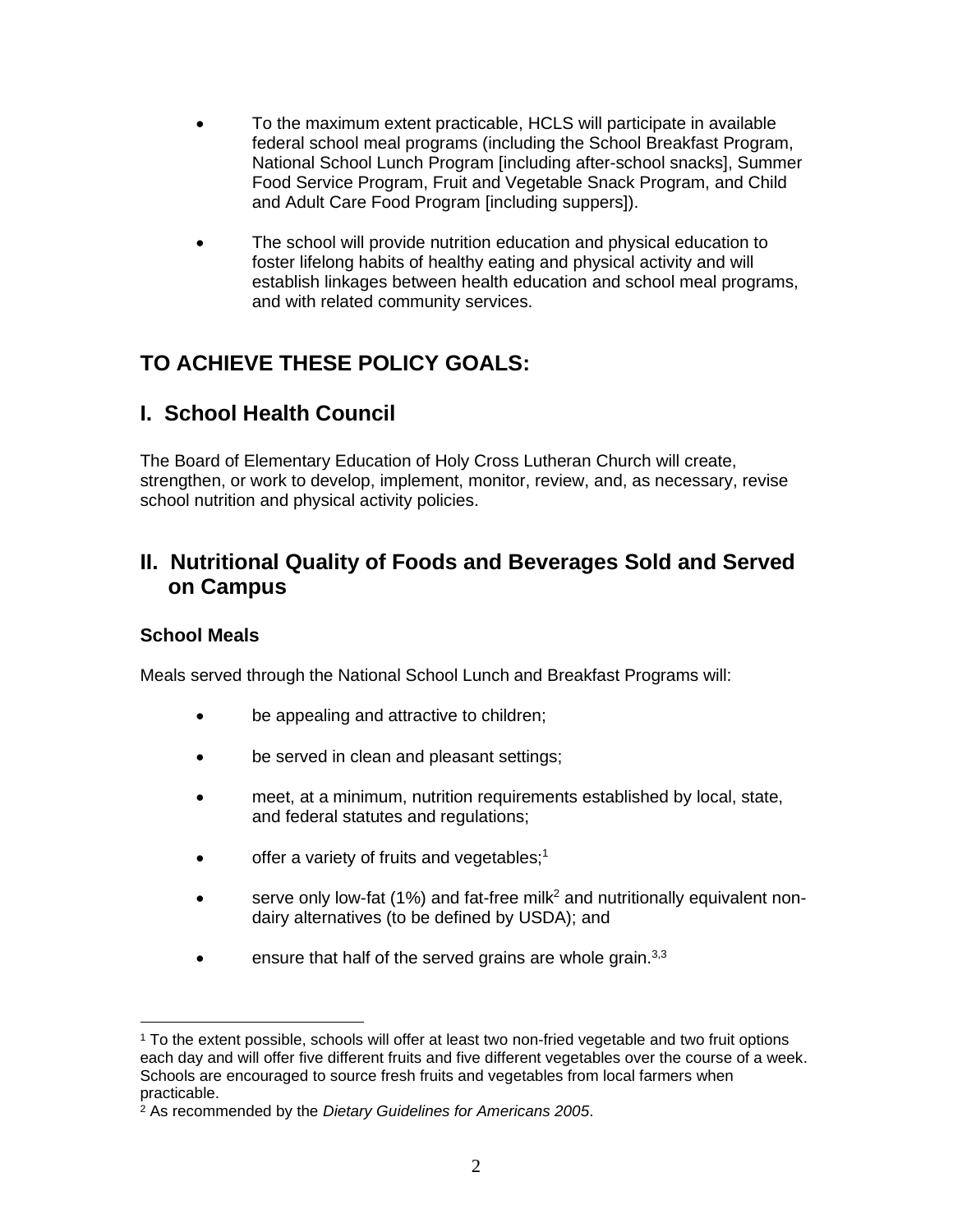HCLS should engage students and parents, through taste-tests of new entrees and surveys, in selecting foods sold through the school meal programs in order to identify new, healthful, and appealing food choices. In addition, schools should share information about the nutritional content of meals with parents and students.

**Breakfast**. To ensure that all children have breakfast, either at home or at school in order to meet their nutritional needs and enhance their ability to learn:

- HCLS will, to the extent possible, operate the School Breakfast Program.
- HCLS will, to the extent possible, arrange bus schedules and utilize methods to serve school breakfasts that encourage participation, including serving breakfast in the classroom, "grab-and-go" breakfast, or breakfast during morning break or recess.
- HCLS that serve breakfast to students will notify parents and students of the availability of the School Breakfast Program.
- HCLS will encourage parents to provide a healthy breakfast for their children through newsletter articles, take-home materials, or other means.

**Free and Reduced-priced Meals**. HCLS will make every effort to eliminate any social stigma attached to, and prevent the overt identification of, students who are eligible for free and reduced-price school meals<sup>4</sup>. Toward this end, schools may utilize electronic identification and payment systems; provide meals at no charge to all children, regardless of income; promote the availability of school meals to all students; and/or use nontraditional methods for serving school meals, such as "grab-and-go" or classroom breakfast.

#### **Meal Times and Scheduling**. HCLS:

- will provide students with at least 20 minutes after sitting down for lunch;
- should schedule meal periods at appropriate times, *e.g.,* lunch should be scheduled between 11 a.m. and 1 p.m.;
- should not schedule tutoring, club, or organizational meetings or activities during mealtimes, unless students may eat during such activities;
- will schedule lunch periods to follow recess periods (in elementary schools);

 $3$  A whole grain is one labeled as a "whole" grain product or with a whole grain listed as the primary grain ingredient in the ingredient statement. Examples include "whole" wheat flour, cracked wheat, brown rice, and oatmeal.

<sup>4</sup> It is against the law to make others in the cafeteria aware of the eligibility status of children for free, reduced-price, or "paid" meals.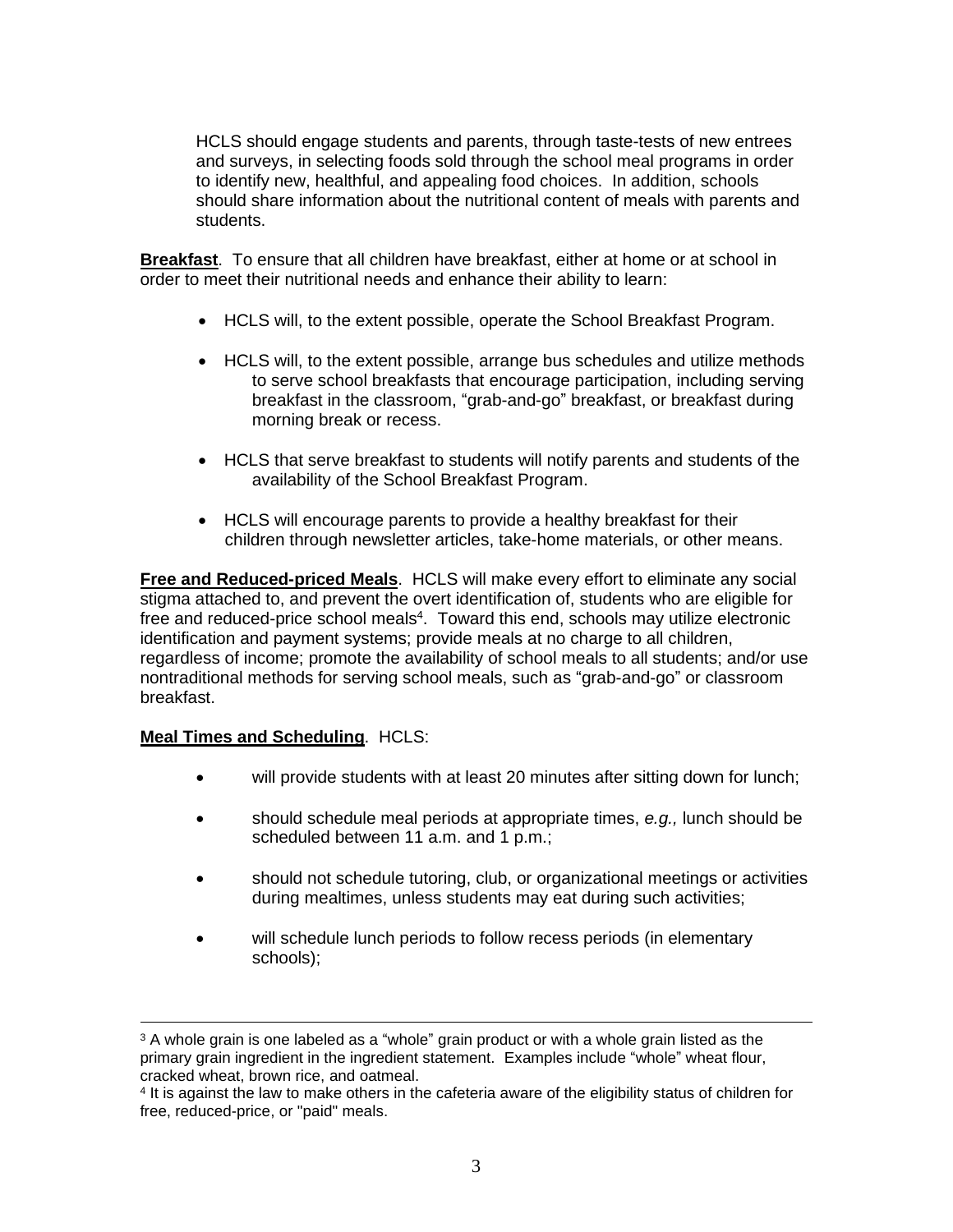- will provide students access to hand washing or hand sanitizing before they eat meals or snacks; and
- should take reasonable steps to accommodate the tooth-brushing regimens of students with special oral health needs (*e.g.,* orthodontia or high tooth decay risk).

**Qualifications of School Food Service Staff**. Qualified nutrition professionals will administer the school meal programs. As part of the school district's responsibility to operate a food service program, we will provide continuing professional development for all nutrition professionals in schools. Staff development programs should include appropriate certification and/or training programs for child nutrition directors, school nutrition managers, and cafeteria workers, according to their levels of responsibility.<sup>5</sup>

**Sharing of Foods and Beverages**. Schools should discourage students from sharing their foods or beverages with one another during meal or snack times, given concerns about allergies and other restrictions on some children's diets.

**Snacks**. Snacks served during the school day or in after-school care or enrichment programs will make a positive contribution to children's diets and health, with an emphasis on serving fruits and vegetables as the primary snacks and water as the primary beverage. Schools will assess if and when to offer snacks based on timing of school meals, children's nutritional needs, children's ages, and other considerations. The district will disseminate a list of healthful snack items to teachers, after-school program personnel, and parents.

• If eligible, schools that provide snacks through after-school programs will pursue receiving reimbursements through the National School Lunch Program.

**Rewards**. HCSL will not use foods or beverages, especially those that do not meet the nutrition standards for foods and beverages sold individually (above), as rewards for academic performance or good behavior, <sup>6</sup> and will not withhold food or beverages (including food served through school meals) as a punishment.

**Celebrations**. HCLS should limit celebrations that involve food during the school day to no more than one party per class per month. Each party should include no more than one food or beverage that does not meet nutrition standards for foods and beverages sold individually (above). The district will disseminate a list of healthy party ideas to parents and teachers.

<sup>5</sup> School nutrition staff development programs are available through the USDA, School Nutrition Association, and National Food Service Management Institute.

<sup>6</sup> Unless this practice is allowed by a student's individual education plan (IEP).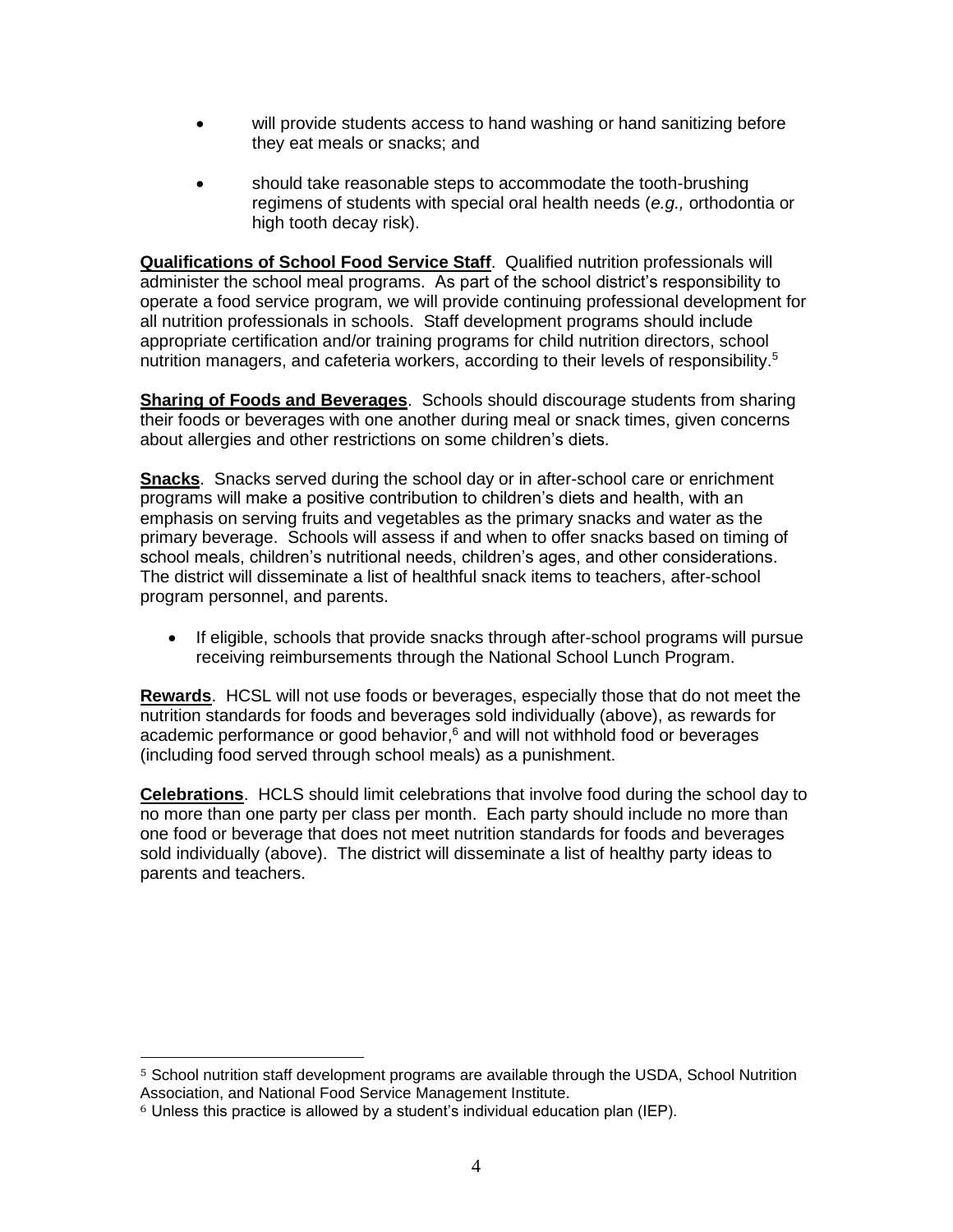### **III. Nutrition and Physical Activity Promotion and Food Marketing**

**Nutrition Education and Promotion**.HCLS aims to teach, encourage, and support healthy eating by students. Schools should provide nutrition education and engage in nutrition promotion that:

- is offered at each grade level as part of a sequential, comprehensive, standards-based program designed to provide students with the knowledge and skills necessary to promote and protect their health;
- is part of not only health education classes, but also classroom instruction in subjects such as math, science, language arts, social sciences, and elective subjects;
- includes enjoyable, developmentally-appropriate, culturallyrelevant, participatory activities, such as contests, promotions, taste testing, farm visits, and school gardens;
- promotes fruits, vegetables, whole grain products, low-fat and fatfree dairy products, healthy food preparation methods, and healthenhancing nutrition practices;
- emphasizes caloric balance between food intake and energy expenditure (physical activity/exercise);
- links with school meal programs, other school foods, and nutritionrelated community services;
- teaches media literacy with an emphasis on food marketing; and
- includes training for teachers and other staff.

**Integrating Physical Activity into the Classroom Setting**. For students to receive the nationally-recommended amount of daily physical activity (*i.e.,* at least 60 minutes per day) and for students to fully embrace regular physical activity as a personal behavior, students need opportunities for physical activity beyond physical education class. Toward that end:

- classroom health education will complement physical education by reinforcing the knowledge and self-management skills needed to maintain a physically-active lifestyle and to reduce time spent on sedentary activities, such as watching television;
- opportunities for physical activity will be incorporated into other subject lessons; and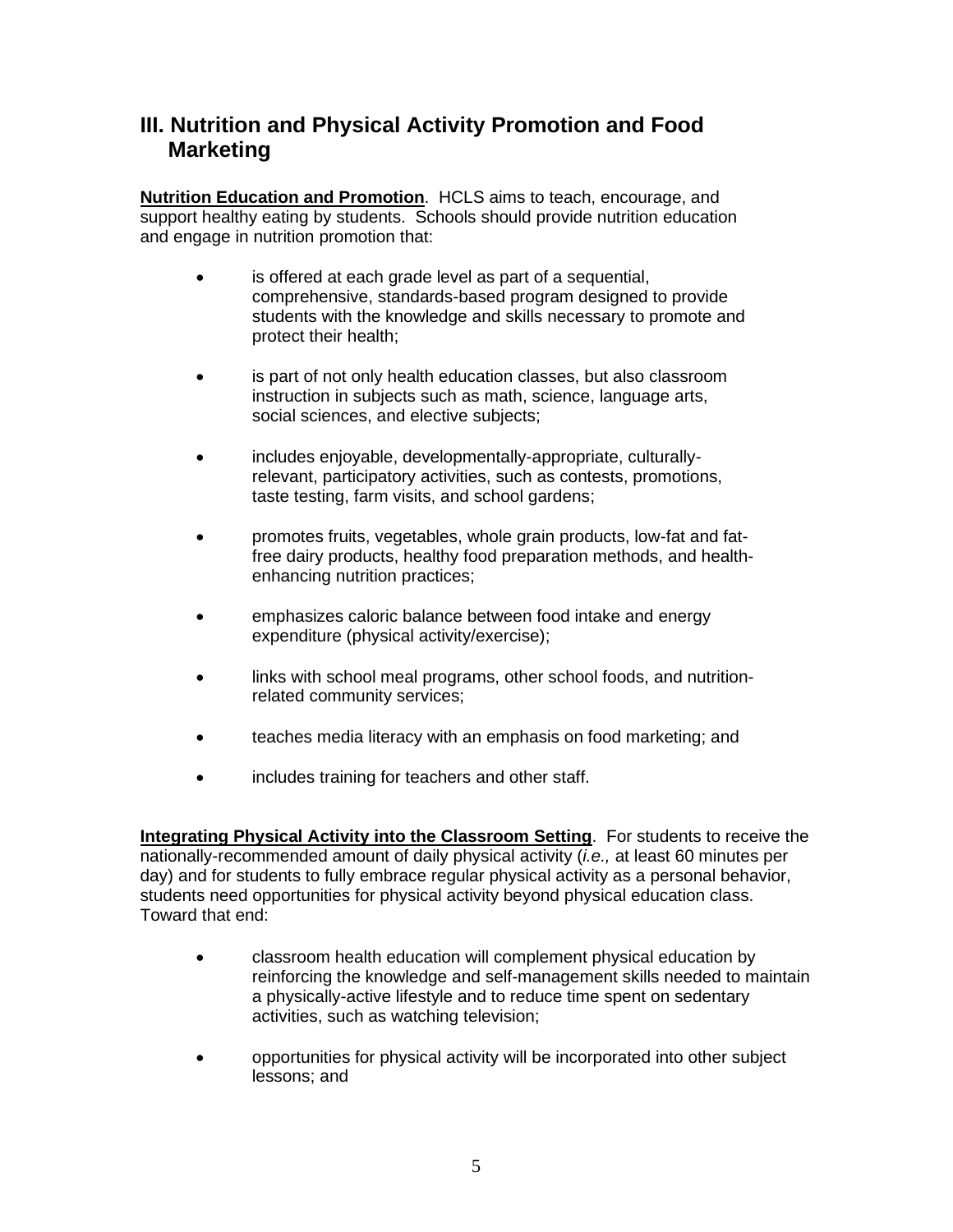• classroom teachers will provide short physical activity breaks between lessons or classes, as appropriate.

**Communications with Parents**. The district/school will support parents' efforts to provide a healthy diet and daily physical activity for their children. The district/school will offer healthy eating seminars for parents, send home nutrition information, post nutrition tips on school websites, and provide nutrient analyses of school menus. Schools should encourage parents to pack healthy lunches and snacks and to refrain from including beverages and foods that do not meet the above nutrition standards for individual foods and beverages. The district/school will provide parents a list of foods that meet the district's snack standards and ideas for healthy celebrations/parties, rewards, and fundraising activities. In addition, the district/school will provide opportunities for parents to share their healthy food practices with others in the school community.

The district/school will provide information about physical education and other schoolbased physical activity opportunities before, during, and after the school day; and support parents' efforts to provide their children with opportunities to be physically active outside of school. Such supports will include sharing information about physical activity and physical education through a website, newsletter, or other take-home materials, special events, or physical education homework.

**Food Marketing in Schools**.School-based marketing will be consistent with nutrition education and health promotion. As such, schools will limit food and beverage marketing to the promotion of foods and beverages that meet the nutrition standards for meals or for foods and beverages sold individually (above).<sup>7</sup> School-based marketing of brands promoting predominantly low-nutrition foods and beverages<sup>8</sup> is prohibited. The promotion of healthy foods, including fruits, vegetables, whole grains, and low-fat dairy products is encouraged.

Examples of marketing techniques include the following: logos and brand names on/in vending machines, books or curricula, textbook covers, school supplies, scoreboards, school structures, and sports equipment; educational incentive programs that provide food as a reward; programs that provide schools with supplies when families buy lownutrition food products; in-school television, such as Channel One; free samples or coupons; and food sales through fundraising activities. Marketing activities that promote healthful behaviors (and are therefore allowable) include: vending machine covers promoting water; pricing structures that promote healthy options in a la carte lines or vending machines; sales of fruit for fundraisers; and coupons for discount gym memberships.

**Staff Wellness**. HCLS highly values the health and well-being of every staff member and will plan and implement activities and policies that support personal efforts by staff to maintain a healthy lifestyle. The plan should be based on input solicited from school

 $7$  Advertising of low-nutrition foods and beverages is permitted in supplementary classroom and library materials, such as newspapers, magazines, the Internet, and similar media, when such materials are used in a class lesson or activity, or as a research tool.

<sup>&</sup>lt;sup>8</sup> Schools should not permit general brand marketing for food brands under which more than half of the foods or beverages do not meet the nutrition standards for foods sold individually or the meals are not consistent with school meal nutrition standards.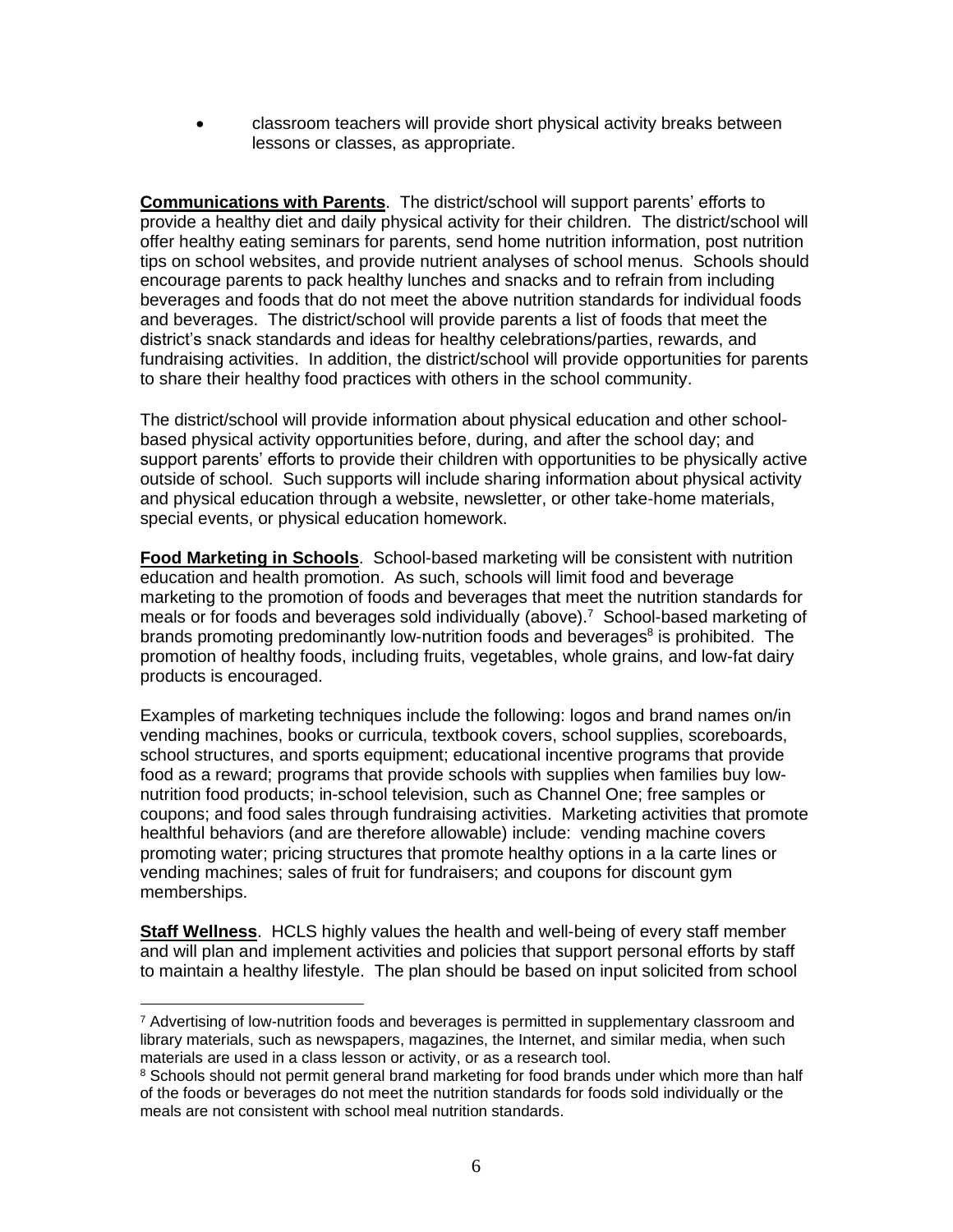staff and should outline ways to encourage healthy eating, physical activity, and other elements of a healthy lifestyle among school staff. The staff wellness committee should distribute its plan to the school health council annually.

### **IV. Physical Activity Opportunities and Physical Education**

**Daily Physical Education (P.E.) K-12**. All students in grades K-12, including students with disabilities, special health-care needs, and in alternative educational settings, will receive daily physical education (or its equivalent of 150 minutes/week for elementary school students and 225 minutes/week for middle and high school students) for the entire school year. All physical education will be taught by a certified physical education teacher. Student involvement in other activities involving physical activity

(*e.g.,* interscholastic or intramural sports) will not be substituted for meeting the physical education requirement. Students will spend at least 50 percent of physical education class time participating in moderate to vigorous physical activity.

**Daily Recess**. All elementary school students will have at least 20 minutes a day of supervised recess, preferably outdoors, during which schools should encourage moderate to vigorous physical activity verbally and through the provision of space and equipment.

HCLS should discourage extended periods (*i.e.,* periods of two or more hours) of inactivity. When activities, such as mandatory school-wide testing, make it necessary for students to remain indoors for long periods of time, schools should give students periodic breaks during which they are encouraged to stand and be moderately active.

**Physical Activity Opportunities Before and After School**. HCLS will offer extracurricular physical activity programs, such as physical activity clubs or intramural programs. HCLS will offer a range of activities that meet the needs, interests, and abilities of all students, including boys, girls, students with disabilities, and students with special health-care needs.

After-school child care and enrichment programs will provide and encourage – verbally and through the provision of space, equipment, and activities – daily periods of moderate to vigorous physical activity for all participants.

**Physical Activity and Punishment**. Teachers and other school and community personnel will not use physical activity (*e.g.,* running laps, pushups) or withhold opportunities for physical activity (*e.g.,* recess, physical education) as punishment.

**Safe Routes to School**. HCLS will assess and, if necessary and to the extent possible, make needed improvements to make it safer and easier for students to walk and bike to school. When appropriate, HCLS will work together with local public works, public safety, and/or police departments in those efforts.

**Use of School Facilities Outside of School Hours**. School spaces and facilities should be available to students, staff, and community members before, during, and after the school day, on weekends, and during school vacations. These spaces and facilities